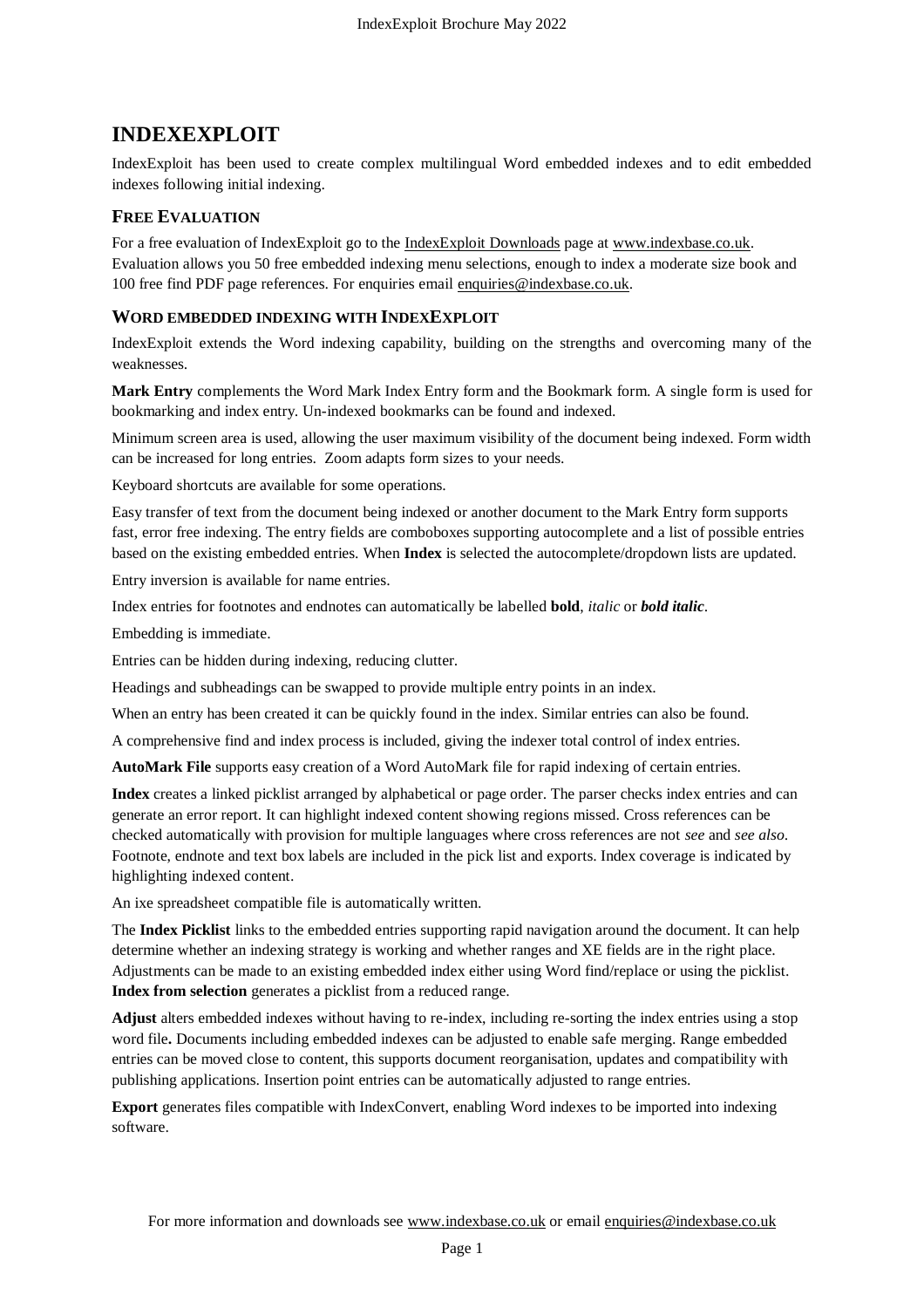## **WORD EMBEDDED INDEX COMPATIBILITY WITH PUBLISHING SOFTWARE**

Import into publishing software of Word documents containing embedded indexes is problematic because of mismatches between the syntactic rules of the embedded index entries. Addressing this mismatch normally involves complex manual or semi-automated manipulations following import. IndexExploit can move XE fields and write compatibility codes into XE fields to help overcome mismatches. The typesetting process can use the compatibility codes.

## **PDF GOTO WITH INDEXEXPLOIT**

The PDF Goto functionality uses a page number or a chapter ID and a page number to go to that page in a PDF. Originally intended to work with indexes it can work with any document referencing PDFs. Examples could include legal reports, treaties, student notes etc.

Use an index or another document in a Word file to go to the right page in simple and complex PDF documents on a computer, network, or the Internet.

The PDF capability is enabled by a simple document map relating PDF page numbers to printed page numbers.

Acrobat Pro DC or equivalent is required for computer and network search.

## **PROCESS DIAGRAM**

The diagram below shows how IndexExploit fits within the indexing and editing process. Entity and process numbers are included in heading titles to aid understanding.



**Figure 1 Process Diagram**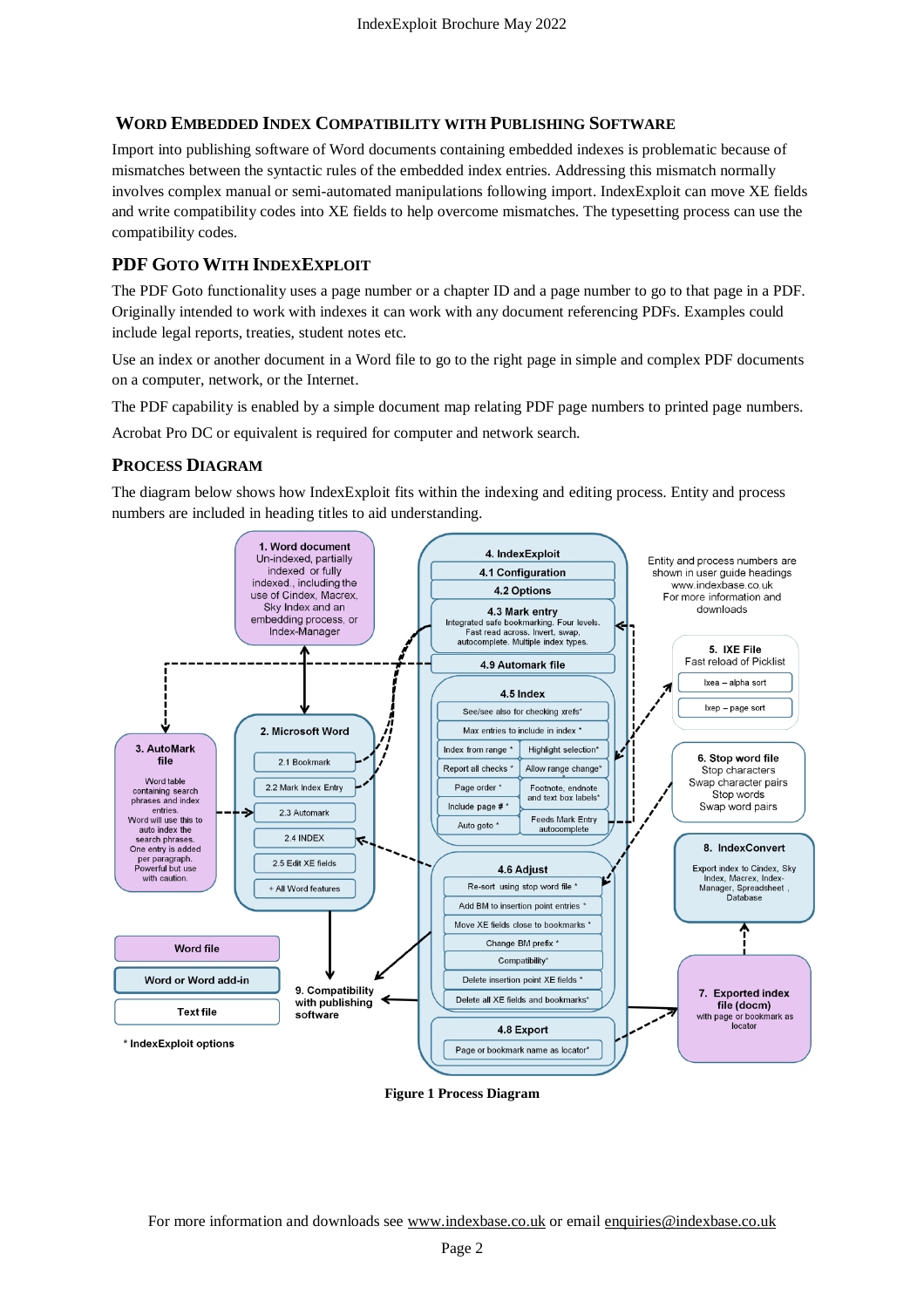## **WORD AND INDEXEXPLOIT SIDE BY SIDE**

## Word

Mark Index Entry supports rich text. It is excellent for insertion point indexing and for cross references. Use with bookmarks created by the Word Bookmark form or the IndexExploit Bookmark form. Mark all should be used with care.

| Mark Index Entry<br>7<br>x                                                  |  |  |  |  |
|-----------------------------------------------------------------------------|--|--|--|--|
| Index                                                                       |  |  |  |  |
| heading<br>Main entry:                                                      |  |  |  |  |
| subentry<br>Subentry:                                                       |  |  |  |  |
| Options                                                                     |  |  |  |  |
| $\cup$ Cross-reference:<br>See                                              |  |  |  |  |
| $\bigcirc$ Current page                                                     |  |  |  |  |
| ● Page range                                                                |  |  |  |  |
| idxBookmark7<br>Bookmark: I<br>v                                            |  |  |  |  |
| Page number format                                                          |  |  |  |  |
| Bold                                                                        |  |  |  |  |
| Italic                                                                      |  |  |  |  |
| This dialog box stays open so that you can mark multiple.<br>index entries. |  |  |  |  |
| Mark All<br>Mark<br>Cancel                                                  |  |  |  |  |

#### **Figure 2 Word Mark Index Entry**

Bookmarks are used widely in Word. The Bookmark form is not optimised for indexing. It closes when a bookmark is written and the user is responsible for unique bookmark naming. The Mark Index Entry form is used for range indexing.



### IndexExploit

The Mark Entry form includes index entry and bookmark fields. It remains open until closed by the user. Software ensures bookmark names are unique. Un-indexed bookmarks can be found and indexed. Added features include**; Read, Invert, Sort**, **Swap**, **find XE** which searches for the entry in the document and **Word index** which searches for the entry in the index**.** Interactive **Find** and index including wildcard search replaces Word Mark All

| IndexExploit                                            |                                                                                                                                                                                          |               | x          |  |
|---------------------------------------------------------|------------------------------------------------------------------------------------------------------------------------------------------------------------------------------------------|---------------|------------|--|
| Prefix: idx<br>Mark Entry                               |                                                                                                                                                                                          |               |            |  |
| Main entry:                                             | Type (Multiple index)                                                                                                                                                                    |               |            |  |
| Subentry:                                               |                                                                                                                                                                                          |               |            |  |
| Sub-sub:                                                |                                                                                                                                                                                          |               |            |  |
| Level 4:                                                |                                                                                                                                                                                          |               |            |  |
| Locator bold<br>n                                       | Read 1                                                                                                                                                                                   | Invert 1      | Restore 1  |  |
| Locator italic<br>г                                     | Delete 1-3                                                                                                                                                                               | ;Sort 1       | Swap 1,2   |  |
| Mark Entry                                              | Word Index                                                                                                                                                                               | Find $XE$     | Close      |  |
| Show XEs                                                | Wildcard T<br>п<br>Whole words $\Box$<br>Case                                                                                                                                            |               |            |  |
| Find                                                    |                                                                                                                                                                                          |               |            |  |
| ⊕ Page range                                            |                                                                                                                                                                                          |               |            |  |
| idxBookmark<br>$\circ$ Current page                     |                                                                                                                                                                                          |               |            |  |
| $+B$<br>$+A$<br>А                                       | в                                                                                                                                                                                        | Select A To B | Rerange BM |  |
| Add BM                                                  | Delete BM<br>Read BMs                                                                                                                                                                    |               |            |  |
| All idx<br>bookmarks,<br>Select Read BMs<br>to refresh. | idxFonts <del>pndCh.doc</del><br>Refresh bookmark list.<br>idxsortor<br>idxpageNumbers7<br>idxIndexErrors<br>idxAutoMark<br>idxWhenToIndex<br>idxMarkInde<br>idxWordMark7<br>idxBookmark |               |            |  |

#### **Figure 4 IndexExploit Mark Entry Form Page range**

The form shows the IndexExploit Mark Entry form with Page range selected. When Current page is selected the form size is reduced to hide the lower part associated with bookmarking.

Underlined characters on controls show keyboard shortcuts. Activate using the alt key. The cursor must be within the form area for keyboard shortcuts to be available. Show/Hide XEs does what it says.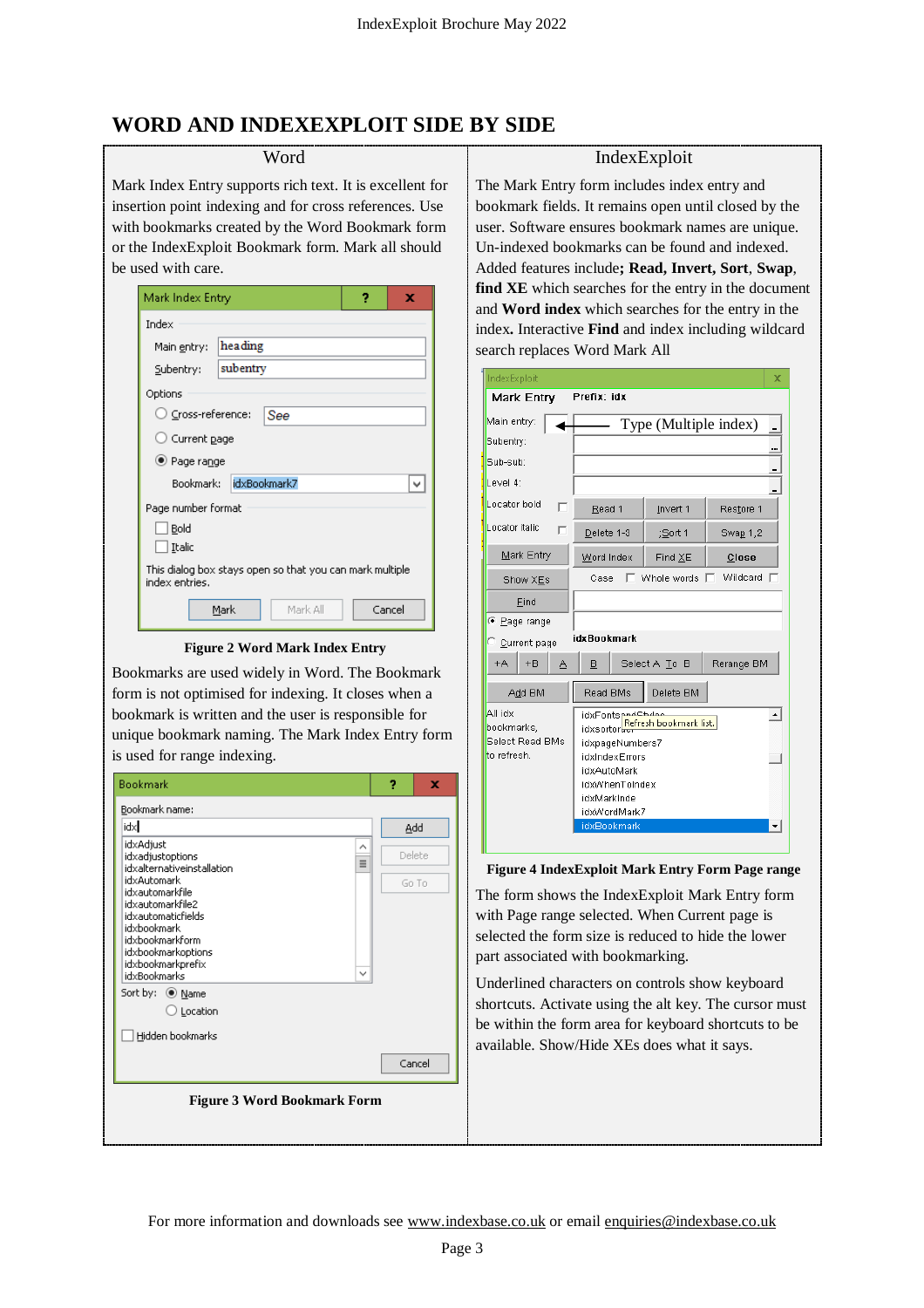# **INDEX LINKING USING INDEXEXPLOIT**

For **Word embedded indexes**, an active pick list [Figure 5](#page-3-0) is created from embedded index entries. Selecting an entry takes the user to the indexed content. Embedded index editing and debugging facilities are included.

For PDFs on a computer or network, Adobe inter application communication (IAC) is used from Word to select a page in a PDF. The **Goto** command reads a number in the Word document, for instance the index, [Figure 6](#page-3-1) [Word Index SampleFigure 6,](#page-3-1) and takes the user to that page in the correct PDF file. Hyperlinks are used to perform the same function for PDFs on the Internet.



<span id="page-3-1"></span><span id="page-3-0"></span>For more information and downloads see www.indexbase.co.uk or email enquiries@indexbase.co.uk